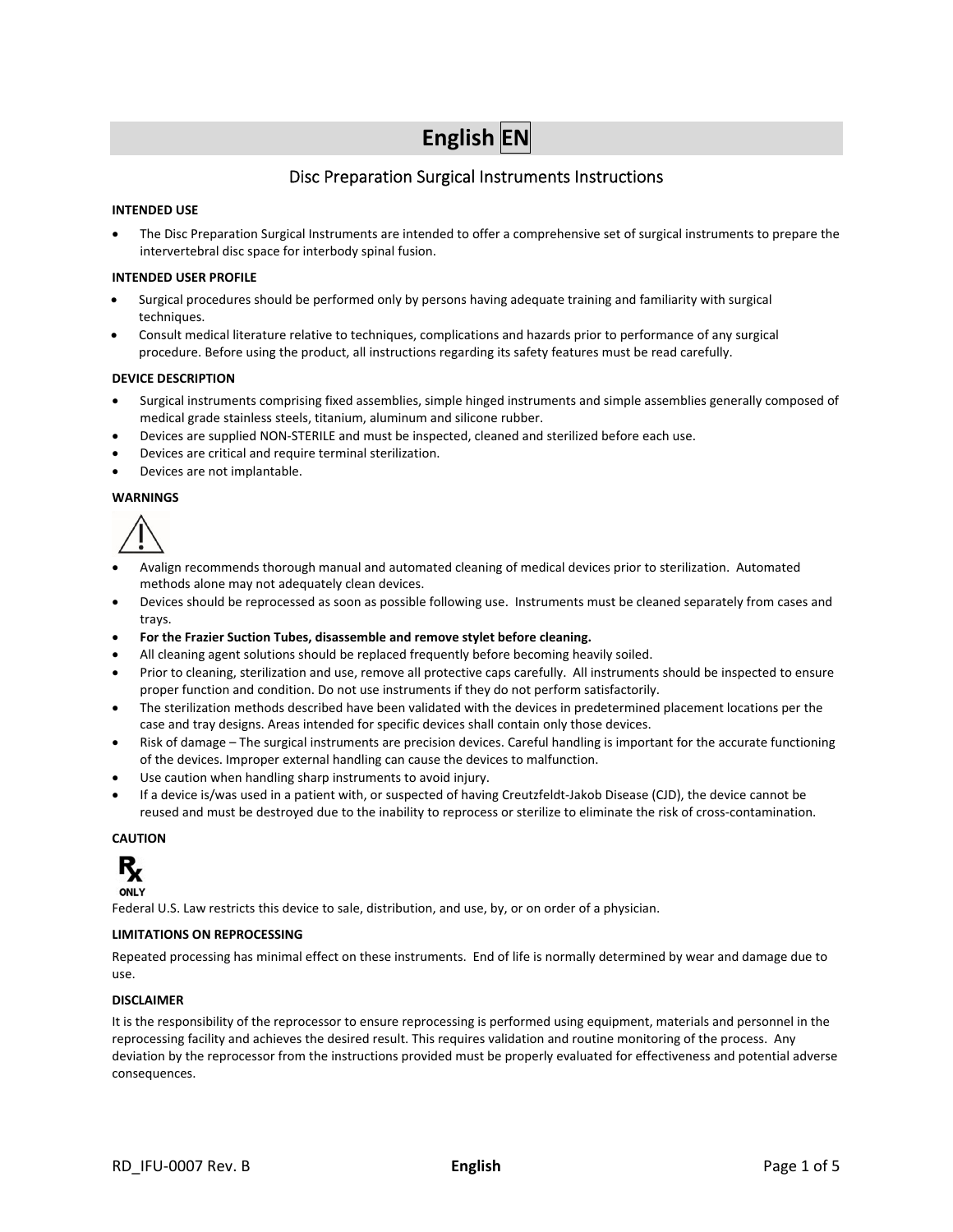## **Reprocessing Instructions**

#### **TOOLS AND ACCESSORIES**

|                        | Cold Tap Water (< $20^{\circ}$ C / 68 $^{\circ}$ F)                    |
|------------------------|------------------------------------------------------------------------|
| Water                  | Warm Water (38°-49°C / 100°-120°F)                                     |
|                        | Hot Tap Water ( $>$ 40 $\degree$ C / 104 $\degree$ F)                  |
|                        | Deionized (DI) or Reverse Osmosis (RO) Water (ambient)                 |
| <b>Cleaning Agents</b> | Neutral Enzymatic Detergent pH 6.0-8.0 i.e. MetriZyme, EndoZime, Enzol |
| Accessories            | Assorted Sizes of Brushes and/or Pipe Cleaners with Nylon Bristles     |
|                        | Sterile Syringes or equivalent                                         |
|                        | Absorbent, Low Lint Disposable Cloths or equivalent                    |
|                        | Soaking Pans                                                           |
|                        | <b>Medical Compressed Air</b>                                          |
| Equipment              | Ultrasonic Cleaner                                                     |
|                        | <b>Automated Washer</b>                                                |

#### **POINT‐OF‐USE AND CONTAINMENT**

- 1) Follow health care facility point of use practices. Keep devices moist after use to prevent soil from drying and remove excess soil and debris from all lumens, surfaces, crevices, sliding mechanisms, hinged joints, and all other hard‐to‐clean design features.
- 2) Suction or flush lumens with a cleaning solution immediately after use.
- 3) Follow universal precautions and contain devices in closed or covered containers for transport to central supply.

#### **MANUAL CLEANING**

- 4) Disassemble all devices as warranted per manufacturer's instructions.
- 5) Rinse devices under cold running tap water for a minimum of 3 minutes while wiping off residual soil or debris. Actuate moveable mechanisms and flush all lumens, cracks and/or crevices while rinsing.
- 6) Prepare an enzymatic cleaning solution per manufacturer's instructions including dilution/concentration, water quality and temperature. Immerse devices and soak for a minimum of 10 minutes. While in the solution, use a soft, bristle brush to remove all traces of blood and debris from the device, paying close attention to threads, crevices, seams, and any hard to reach areas.
	- a. If the device has sliding mechanisms or hinged joints, actuate the device while scrubbing to remove trapped soil.
	- b. If the device contains a lumen, use a tight‐fitting nylon brush or pipe cleaner while pushing in and out with a twisting motion to facilitate removal of debris; ensure the full diameter and depth of the lumen is accessed. Flush the lumen, three times minimum, with a syringe containing a minimum solution of 60mL.
- 7) Remove devices and rinse/agitate in cold tap water for a minimum of 3 minutes. Actuate moveable mechanisms and flush all lumens, cracks and/or crevices while rinsing.
- 8) Prepare a neutral detergent cleaning solution per manufacturer's instructions including dilution/concentration, water quality and temperature. Immerse devices and soak for a minimum of 5 minutes. While in the solution, use a soft, bristle brush to remove all traces of blood and debris from the device, paying close attention to threads, crevices, seams, and any hard to reach areas.
	- a. If the device has sliding mechanisms or hinged joints, actuate the device while scrubbing to remove trapped soil.
	- b. If the device contains a lumen, use a tight‐fitting nylon brush or pipe cleaner while pushing in and out with a twisting motion to facilitate removal of debris; ensure the full diameter and depth of the lumen is accessed. Flush the lumen, three times minimum, with a syringe containing a minimum solution of 60mL.
- 9) Remove devices and rinse/agitate in cold tap water for a minimum of 3 minutes. Actuate moveable mechanisms and flush all lumens, cracks and/or crevices while rinsing.
- 10) Prepare an enzymatic cleaning solution using hot water per manufacturer's recommendations in an ultrasonic unit. Sonicate the devices for a minimum of 15 minutes using a minimum frequency of 40 kHz. It is recommended to use an ultrasonic unit with flushing attachments. Devices with lumens should be flushed with cleaning solution under the surface of the solution to ensure adequate perfusion of channels.
- 11) Remove devices and rinse/agitate in ambient DI/RO water for a minimum of 4 minutes. Actuate moveable mechanisms and flush all lumens, cracks and/or crevices while rinsing. Flush internal lumens a minimum of 3 times with RO/DI water (minimum of 15mL) using an appropriately sized syringe. If available, use flush ports for flushing.
- 12) Dry the device using an absorbent cloth. Dry any internal areas with filtered, compressed air.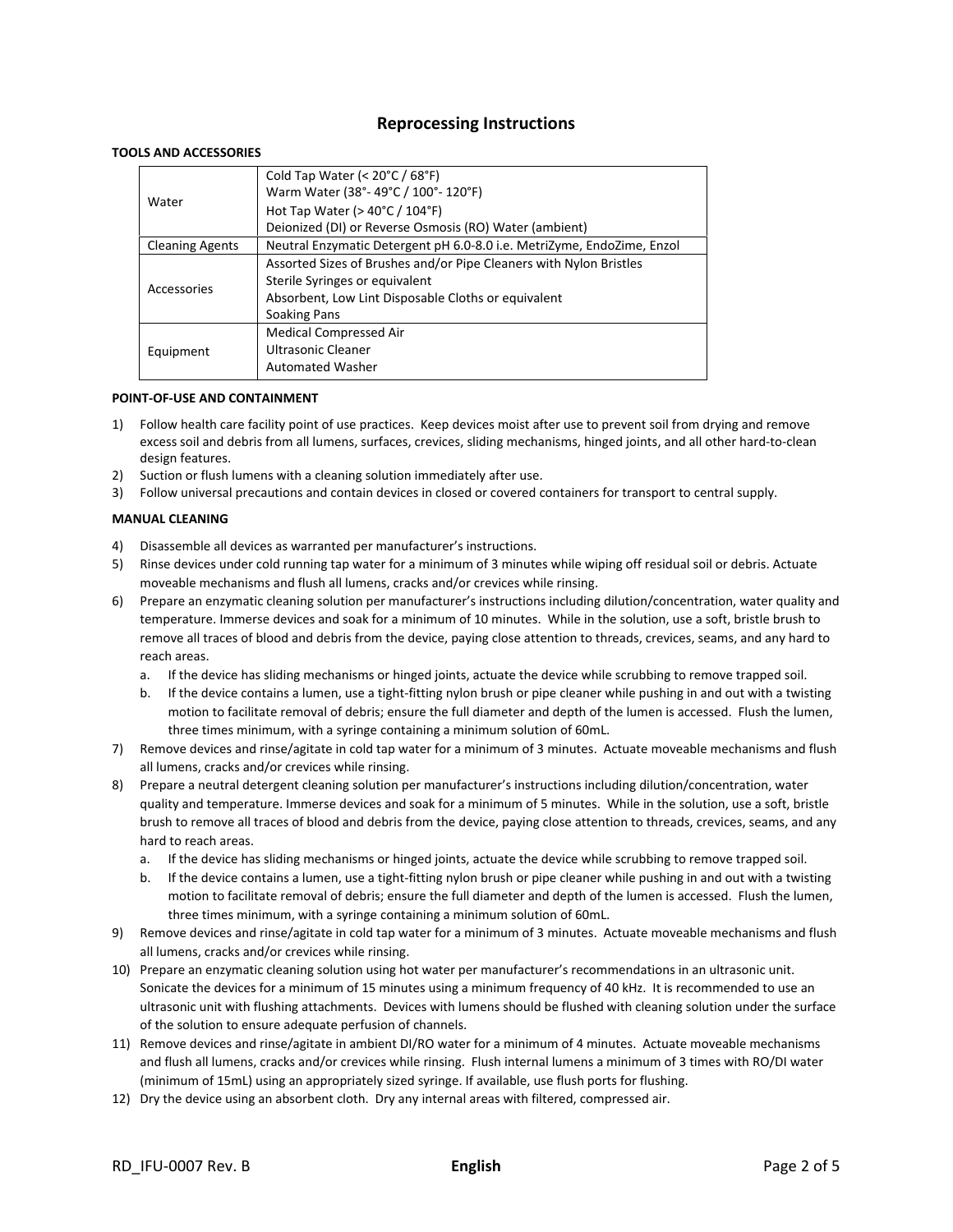- 13) Visually inspect the device for soil under magnification including all actuating mechanisms, cracks, crevices, and lumens. If not visibly clean, repeat steps 4‐13.
- 14) Submerge device in 2‐3% hydrogen peroxide. The appearance of bubbles confirms the presence of hemoglobin. Repeat steps 5‐14 if bubbles appear. Adequately rinse device with DI/RO water.

#### **AUTOMATED CLEANING**

Note: All devices must be manually pre‐cleaned prior to any automated cleaning process, follow steps 1‐9. Steps 10‐14 are optional but advised.

15) Transfer the devices to an automatic washer/disinfector for processing per the below minimum parameters.

| Phase                       | Time<br>(minutes) | Temperature    | Detergent Type & Concentration |
|-----------------------------|-------------------|----------------|--------------------------------|
| Pre-wash 1                  | 02:00             | Cold Tap Water | N/A                            |
| Enzyme Wash                 | 02:00             | Hot Tap Water  | <b>Enzyme Detergent</b>        |
| Wash 1                      | 02:00             | 63°C / 146°F   | <b>Neutral Detergent</b>       |
| Rinse 1                     | 02:00             | Hot Tap Water  | N/A                            |
| <b>Purified Water Rinse</b> | 02:00             | 146°F / 63°C   | N/A                            |
| <b>Drying</b>               | 15:00             | 194°F / 90°C   | N/A                            |

- 16) Dry excess moisture using an absorbent cloth. Dry any internal areas with filtered, compressed air.
- 17) Visually inspect the device for soil under magnification including all actuating mechanisms, cracks, crevices and lumens. If not visibly clean, repeat steps 4‐9, 15‐17.
- 18) Submerge device in 2‐3% hydrogen peroxide. The appearance of bubbles confirms the presence of hemoglobin. Repeat steps 5‐9, 15‐18 if bubbles appear. Adequately rinse device with DI/RO water.

#### **DISINFECTION**

- Devices must be terminally sterilized (See § Sterilization).
- Avalign instruments are compatible with washer/disinfector time‐temperature profiles for thermal disinfection per ISO 15883.

#### **INSPECTION AND FUNCTIONAL TESTING**

- Visually inspect devices for damage or wear, including sharp edges. Instruments with broken, cracked, chipped or worn features, should not be used, but should be replaced immediately.
- Verify device interfaces (junctions and threads) continue to function as intended without complications.
- Check for smooth movement of hinges. Locking mechanisms should be free of nicks.
- Lubricate before autoclaving with Instra‐Lube, or a steam permeable instrument lubricant.

#### **PACKAGING**

- Only FDA cleared sterilization packaging materials should be used by the end user when packaging the devices.
- The end user should consult ANSI/AAMI ST79 or ISO 17665‐1 for additional information on steam sterilization.
- **Sterilization Wrap**
	- o Cases may be wrapped in a standard, medical grade sterilization wrap using the AAMI double wrap method or equivalent.
- **Rigid Sterilization Container**
	- o For information regarding rigid sterilization containers, please refer to appropriate instructions for use provided by the container manufacturer or contact the manufacturer directly for guidance.

#### **STERILIZATION**

Sterilize with steam. The following are minimum cycles required for steam sterilization of Avalign devices:

#### **1. US Sterilization Wraps:**

| Cycle Type                        | <b>Temperature</b> | <b>Exposure Time</b> | <b>Pulses</b>            | <b>Drying Time</b> |
|-----------------------------------|--------------------|----------------------|--------------------------|--------------------|
| Prevacuum                         | 132°C (270°F)      | 4 minutes            | 3                        | 30 minutes         |
| <b>Gravity Displacement</b>       | 132°C (270°F)      | 15 minutes           | $\overline{\phantom{0}}$ | 30 minutes         |
| <b>US Rigid Containers:</b><br>2. |                    |                      |                          |                    |
| <b>Cycle Type</b>                 | <b>Temperature</b> | <b>Exposure Time</b> | <b>Pulses</b>            | <b>Drying Time</b> |
| Prevacuum                         | 132°C (270°F)      | 4 minutes            | 3                        | 30 minutes         |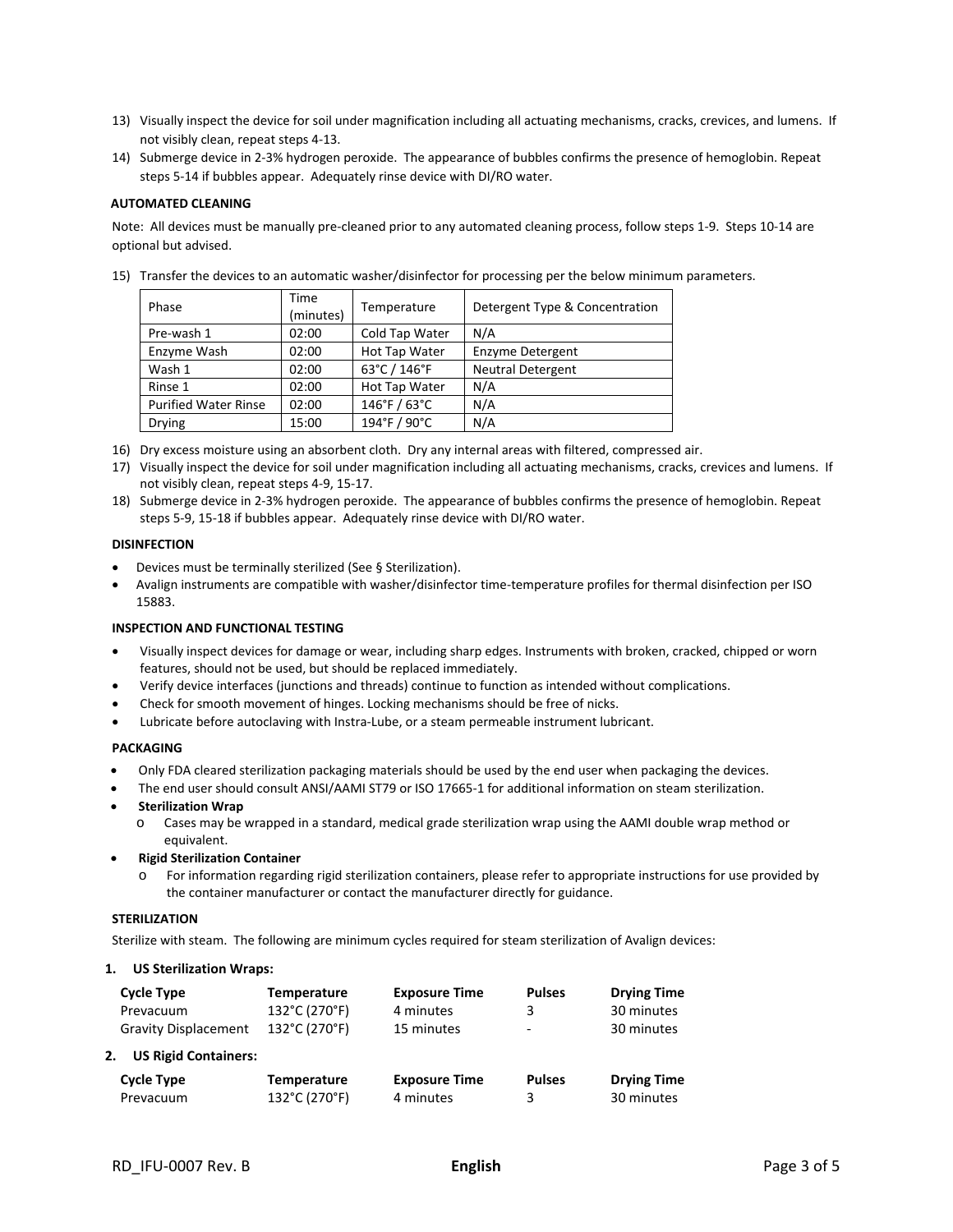- The operating instructions and guidelines for maximum load configuration of the sterilizer manufacturer should be followed explicitly. The sterilizer must be properly installed, maintained, and calibrated.
- Time and temperature parameters required for sterilization vary according to type of sterilizer, cycle design, and packaging material. It is critical that process parameters be validated for each facility's individual type of sterilization equipment and product load configuration.
- A facility may choose to use different steam sterilization cycles other than the cycle suggested if the facility has properly validated the cycle to ensure adequate steam penetration and contact with the devices for sterilization. Note: rigid sterilization containers cannot be used in gravity steam cycles.

## **STORAGE**

- After sterilization, instruments should remain in sterilization packaging and be stored in a clean, dry cabinet or storage case.
- Care should be taken when handling devices to avoid damaging the sterile barrier.

#### **MAINTENANCE**

- Attention: Apply lubricant only on the connecting elements (locking mechanism) and moving parts.
- Discard damaged, worn or non‐functional devices.

#### **WARRANTY**

- All products are guaranteed to be free from defects in material and workmanship at the time of shipping.
- Avalign instruments are reusable and meet AAMI standards for sterilization. All our products are designed and manufactured to meet the highest quality standards. We cannot accept liability for failure of products which have been modified in any way from their original design.

#### **CONTACT**



**Manufactured by: Avalign Technologies**  8727 Clinton Park Drive Fort Wayne, IN 46825 1‐877‐289‐1096 www.avalign.com product.questions@avalign.com